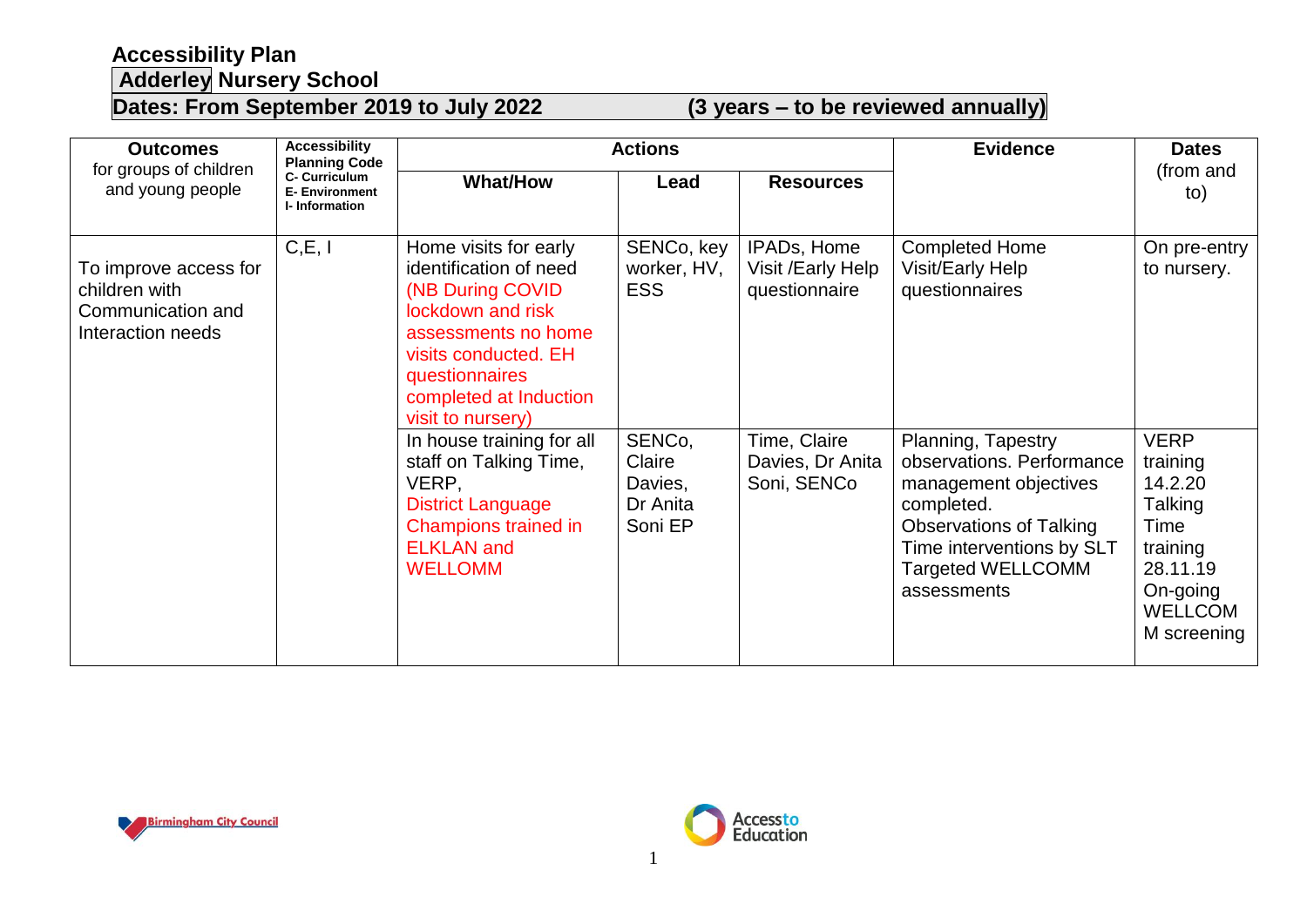|  | Create a communication<br>friendly environment $-$<br>embed the use of non-<br>verbal communication<br>(Objects of Reference,<br>signs, photos, symbols,<br>Makaton, Now and<br>Next, Visual timetables) | SENCo,<br>CAT-Julie<br>Watchorn-<br><b>Brennan</b><br><b>SALT</b> | OOR's for each<br>space,<br>materials, time,<br>staff | Continuation of evidence<br>of completion of AET<br>standards<br>Learning walks and<br>observations by SLT<br>AET training 22.10.21 | Autumn<br><b>Term 2020</b>                                                                                                                |
|--|----------------------------------------------------------------------------------------------------------------------------------------------------------------------------------------------------------|-------------------------------------------------------------------|-------------------------------------------------------|-------------------------------------------------------------------------------------------------------------------------------------|-------------------------------------------------------------------------------------------------------------------------------------------|
|  | Parent workshops to<br>improve literacy in the<br>home learning<br>environment. (Training -<br>Early Words Together)                                                                                     | Deputy<br>Head<br><b>Trainee</b><br>Teacher                       | Time, 2 staff,<br>space,<br>resources                 | Pre and post questionnaire<br>Observations during<br>sessions                                                                       | Feb - Dec<br>2020<br>(Completed<br>on-line<br>during<br><b>COVID<sub>19</sub></b><br><b>lockdowns</b><br>following<br>risk<br>assessment) |
|  |                                                                                                                                                                                                          |                                                                   |                                                       |                                                                                                                                     |                                                                                                                                           |



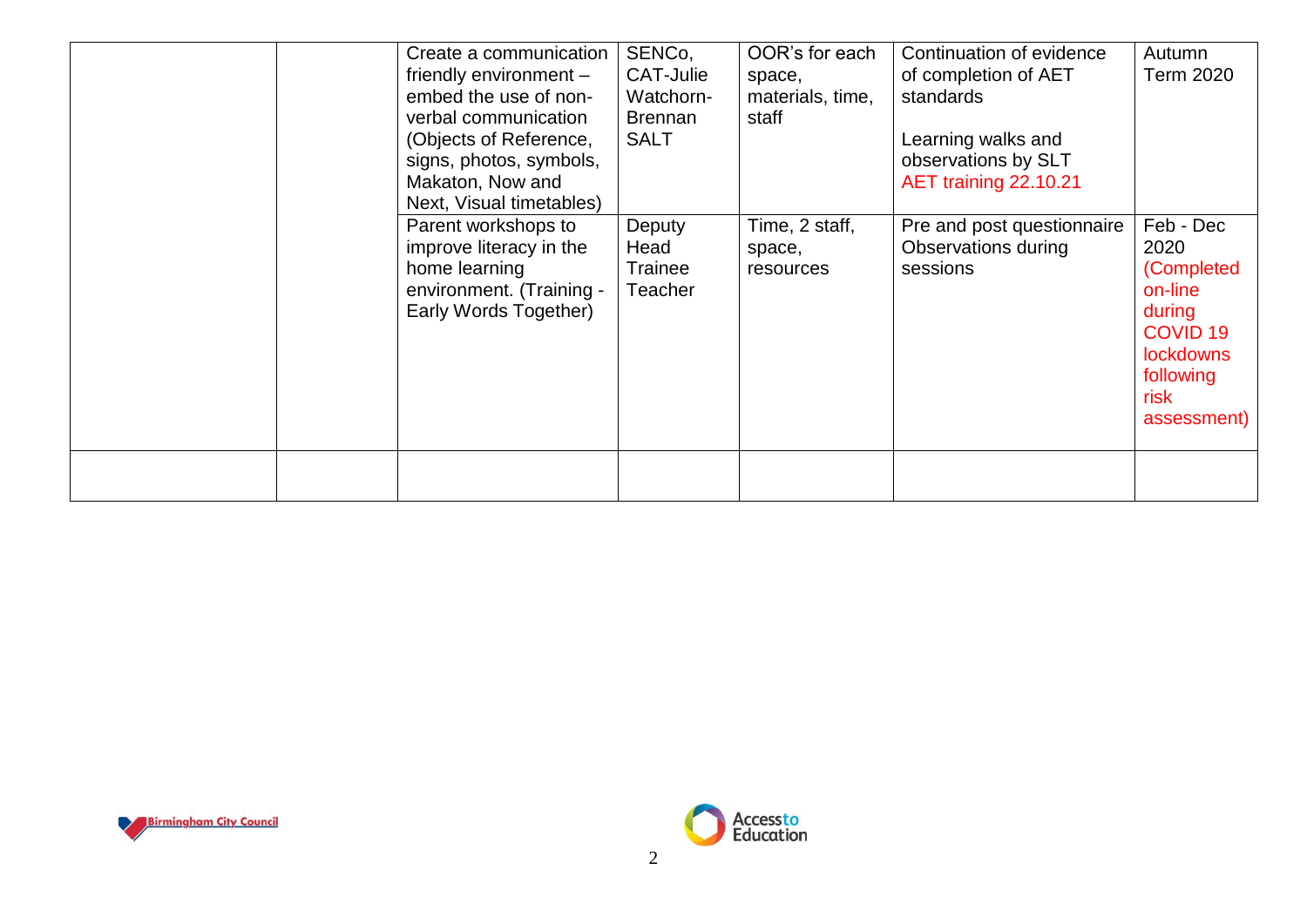| To improve access for<br>children with Sensory,<br><b>Physical and Medical</b><br>needs | C, E, I | Audit of the environment<br>both inside and outside<br>by Sensory Support VI<br>service for children with<br>visual impairment.<br>Modifications made to<br>the environment in line<br>with audit to keep<br>children with VI safe. | DHT/<br>SENCo/<br>Caretaker/<br>Teaching<br>Assistant | Time SS VI<br>practitioner,<br>purchase of<br>resources<br>including<br>sensory<br>materials,<br>contrasting and<br>highly coloured<br>materials for<br>mark making<br>and collage.<br>Use of yellow<br>tape to make<br>doors, steps<br>more visible<br>inside and out.<br>A trained VI<br>support worker<br>to encourage<br>and support<br>independent<br>access to the<br>environment. | Cost centre for TA<br>Purchase of resources.<br>Observations/Tapestry<br>Visits from SS VI Team -<br>notes<br><b>EHCP</b> | Autumn<br>Term 2019-<br>Summer<br><b>Term 2020</b><br>Completed |
|-----------------------------------------------------------------------------------------|---------|-------------------------------------------------------------------------------------------------------------------------------------------------------------------------------------------------------------------------------------|-------------------------------------------------------|------------------------------------------------------------------------------------------------------------------------------------------------------------------------------------------------------------------------------------------------------------------------------------------------------------------------------------------------------------------------------------------|---------------------------------------------------------------------------------------------------------------------------|-----------------------------------------------------------------|
|                                                                                         |         | Risk assessment for<br>children identified with<br>Physical difficulties who<br>risk falling and injuring<br>themselves more often.                                                                                                 | <b>DHT/SENC</b><br>o/ Physio                          | Enhanced<br>supervision,<br>observations by<br>staff,<br>discussions with<br>parents.                                                                                                                                                                                                                                                                                                    | <b>Risk assessment</b><br><b>Observations</b><br>Physiotherapy targets.<br><b>EHCP</b>                                    | On-going                                                        |



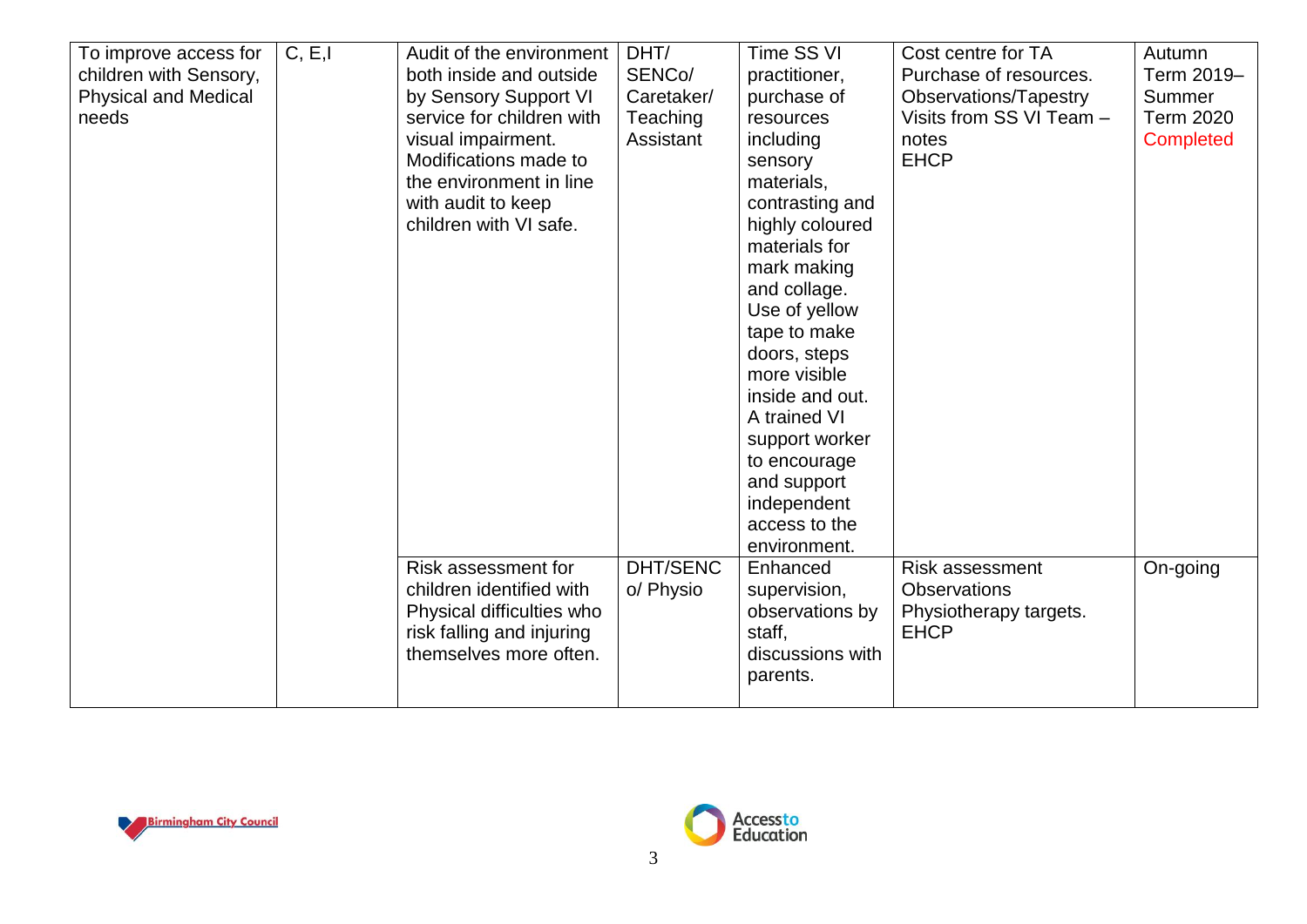| Risk assessment for the<br>use of mobility and<br>training equipment in<br>Nursery e.g. seated<br>chair, physio bench | DHT/SENC<br>O<br>Physio/TA | Enhanced<br>provision 1:1<br>support from a<br>ТA<br>Seated chair<br>provided by<br>Physiotherapy<br>Pedro boots<br>Low bench<br>Training for staff                                                     | Modifications to the<br>environment.<br>TA observations<br>Tapestry<br>Specialist targets from<br>Physio<br><b>EHCP</b>                                                                                                                                | On-going                                                                                                              |
|-----------------------------------------------------------------------------------------------------------------------|----------------------------|---------------------------------------------------------------------------------------------------------------------------------------------------------------------------------------------------------|--------------------------------------------------------------------------------------------------------------------------------------------------------------------------------------------------------------------------------------------------------|-----------------------------------------------------------------------------------------------------------------------|
| Team Teach, SEND and<br>Medical training                                                                              | EHT,<br>DHT/SENC<br>O      | All staff, as<br>appropriate.<br>Budget,<br>allocated<br>training days,<br>external partner<br>e.g. Team<br>Teach, medical<br>needs, CAT,<br>EP, SALT,<br>Sensory<br>Support,<br>Physiotherapist,<br>OT | <b>Medical Needs training</b><br>(attendance register)<br>External partner training<br>specifically designed for<br>individual children with key<br>workers (observation,<br>SEND plans)<br>Team Teach training for all<br>staff (attendance register) | Annually<br>28.11.19<br>22.10.21<br>On-going as<br>required.<br>Every 3<br>years<br><b>Completed</b><br><b>May 21</b> |